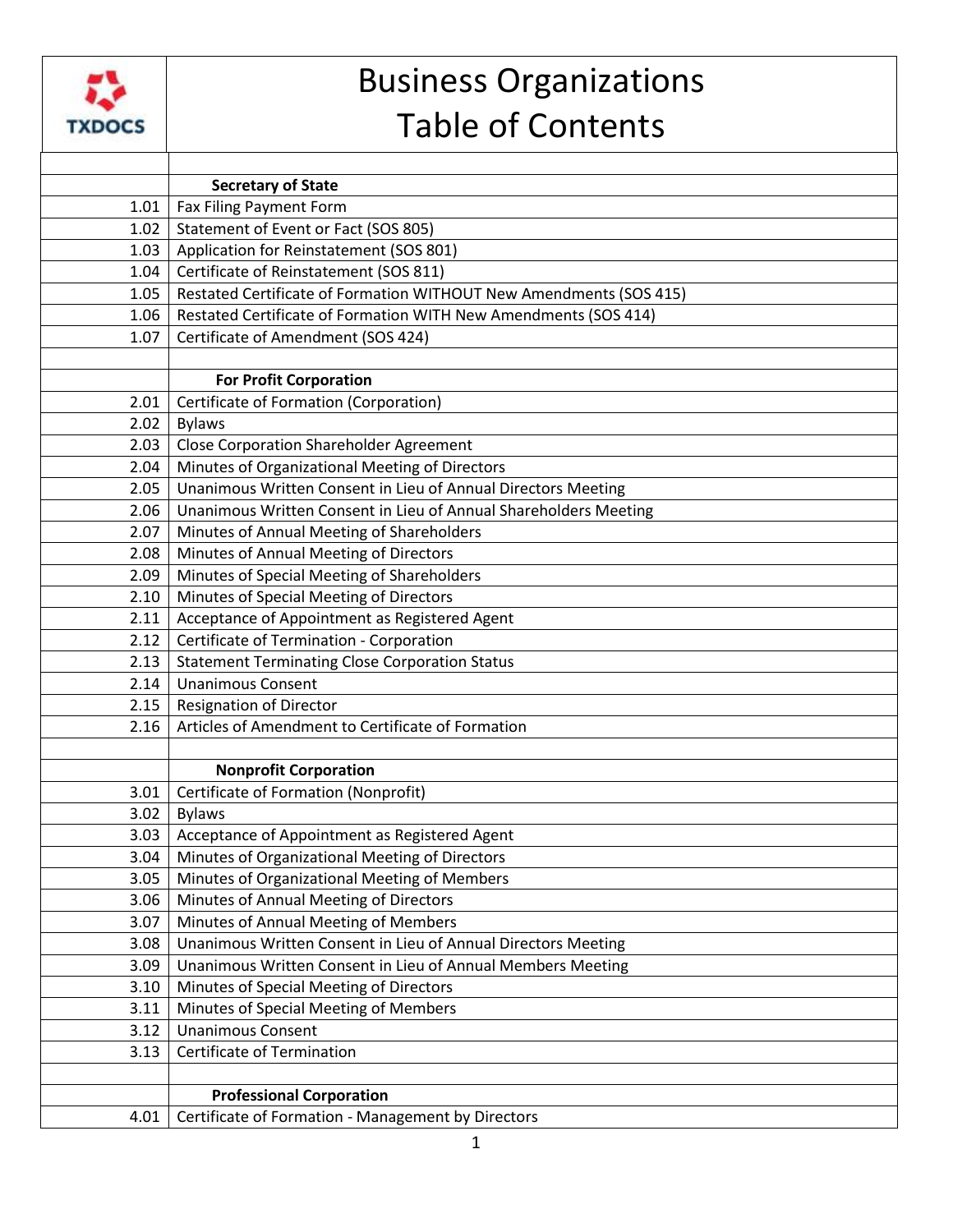| 4.02 | Certificate of Formation - Management by Shareholders                                       |
|------|---------------------------------------------------------------------------------------------|
| 4.03 | <b>Bylaws</b>                                                                               |
| 4.04 | Acceptance of Appointment as Registered Agent                                               |
| 4.05 | Minutes of Organizational Meeting of Directors                                              |
| 4.06 | Minutes of Organizational Meeting of Shareholders                                           |
| 4.07 | Minutes of Annual Meeting of Directors                                                      |
| 4.08 | Minutes of Annual Meeting of Shareholders                                                   |
| 4.09 | Unanimous Written Consent in Lieu of Annual Directors Meeting                               |
| 4.10 | Unanimous Written Consent in Lieu of Annual Shareholders Meeting                            |
| 4.11 | Minutes of Special Meeting of Directors                                                     |
| 4.12 | Minutes of Special Meeting of Shareholders                                                  |
| 4.13 | <b>Unanimous Consent</b>                                                                    |
| 4.14 | <b>Certificate of Termination</b>                                                           |
|      |                                                                                             |
|      | <b>Professional Association</b>                                                             |
| 5.01 | Certificate of Formation                                                                    |
| 5.02 | <b>Bylaws</b>                                                                               |
| 5.03 | Acceptance of Appointment as Registered Agent                                               |
| 5.04 | Minutes of Organizational Meeting of Directors                                              |
| 5.05 | Minutes of Organizational Meeting of Executive Committee                                    |
| 5.06 | Minutes of Annual Meeting of Directors                                                      |
| 5.07 | Minutes of Annual Meeting of Executive Committee                                            |
| 5.08 | Minutes of Annual Meeting of Members                                                        |
| 5.09 | Unanimous Written Consent in Lieu of Annual Directors Meeting                               |
| 5.10 | Unanimous Written Consent in Lieu of Annual Executive Committee Meeting                     |
| 5.11 | <b>Unanimous Consent</b>                                                                    |
| 5.12 | <b>Certificate of Termination</b>                                                           |
| 5.13 | Certificate of Reinstatement of Prof. Association (SOS 814)                                 |
| 5.14 | Affidavit Professional Entity Identifying Person Authorized to Transfer Real Property       |
|      |                                                                                             |
|      | <b>Limited Liability Company</b>                                                            |
| 6.01 | Certificate of Formation (LLC)                                                              |
| 6.02 | <b>Company Agreement</b>                                                                    |
| 6.03 | Acceptance of Appointment as Registered Agent                                               |
| 6.04 | Minutes of Organizational Meeting of Managers                                               |
| 6.05 | Minutes of Organizational Meeting of Members                                                |
| 6.06 | <b>Unanimous Consent</b>                                                                    |
| 6.08 | Certificate of Termination                                                                  |
| 6.09 | Affidavit Limited Liability Company Identifying Person Authorized to Transfer Real Property |
|      |                                                                                             |
|      | <b>Professional Limited Liability Company</b>                                               |
| 7.01 | Certificate of Formation                                                                    |
| 7.02 | <b>Company Agreement</b>                                                                    |
| 7.03 | Minutes of Organizational Meeting of Managers                                               |
| 7.04 | Minutes of Organizational Meeting of Members                                                |
| 7.05 | Acceptance of Appointment as Registered Agent                                               |
| 7.06 | Certificate of Termination                                                                  |
| 7.07 | <b>Unanimous Consent</b>                                                                    |
|      |                                                                                             |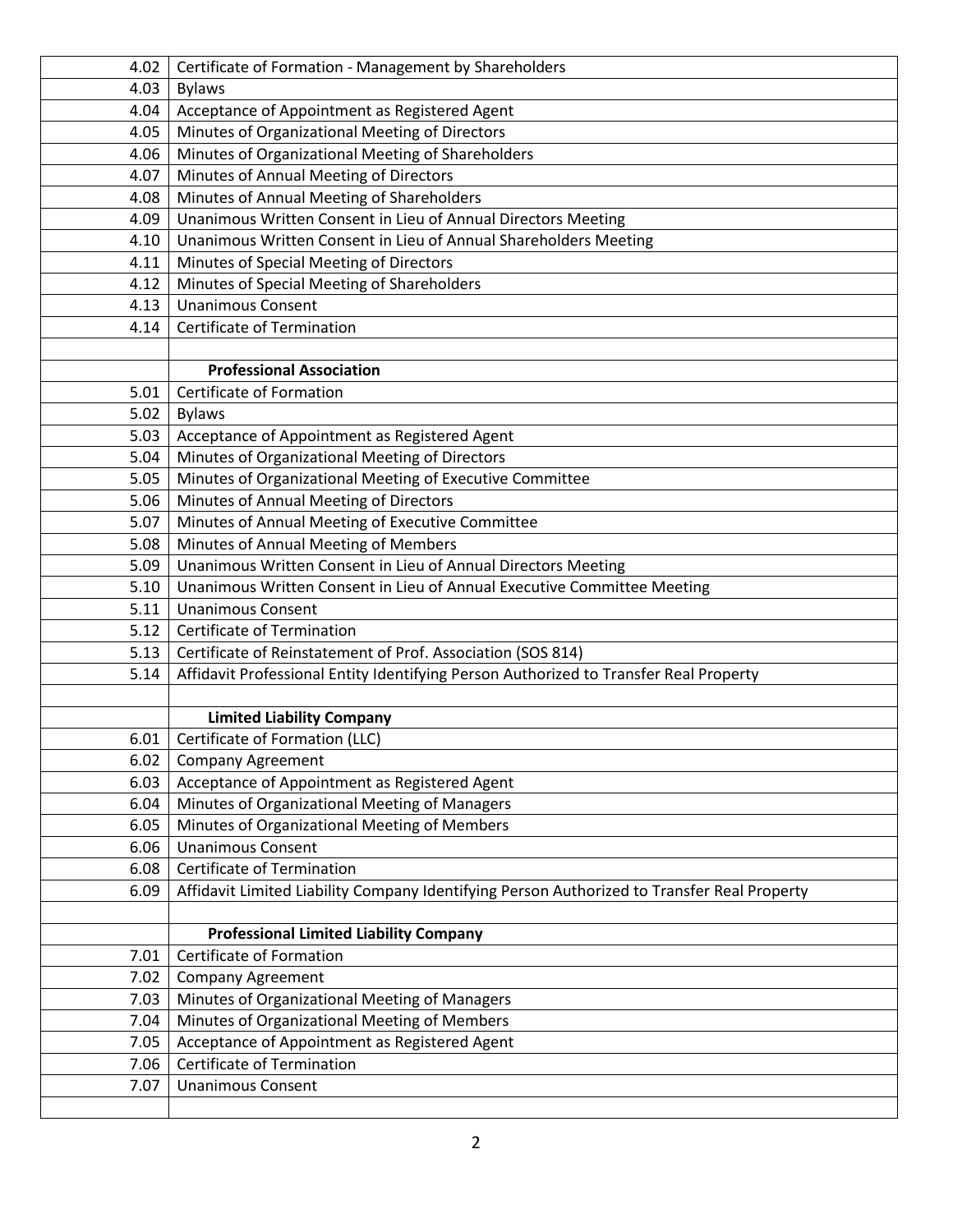|                | <b>Limited Partnership</b>                                                            |
|----------------|---------------------------------------------------------------------------------------|
| 8.01           | Certificate of Formation                                                              |
| 8.02           | Limited Partnership Agreement                                                         |
| 8.03           | Acceptance of Appointment as Registered Agent                                         |
| 8.04           | Annual Report of a Limited Liability Partnership                                      |
| 8.05           | Certificate of Termination                                                            |
| 8.06           | Affidavit Limited Partnership Identifying Person Authorized to Transfer Real Property |
|                |                                                                                       |
|                | <b>General Partnership</b>                                                            |
| 9.01           | General Partnership Agreement (LLP options)                                           |
|                |                                                                                       |
|                | Conversions from GP and LP to Limited Liability Partnerships                          |
| 10.01          | Registration of a Limited Liability Partnership                                       |
| 10.02          | Notice of Withdrawal of Registration of a Limited Liability Partnership               |
| 10.03          | Annual Report of a Limited Liability                                                  |
| 10.04          | Application for Amendment of Registration of Texas Limited Liability Partnership      |
|                |                                                                                       |
|                | <b>Conversions from Corporation to New Entity</b>                                     |
| 11.01          | Certificate of Conversion from Corporation to LLC (SOS 632)                           |
| 11.02          | Plan of Conversion - Corporation to LLC                                               |
| 11.03          | Certificate of Conversion Corporation to Ltd Partnership (SOS 633)                    |
| 11.04          | Plan of Conversion - Corporation to Ltd Partnership                                   |
| 11.05          | Certificate of Conversion Corporation to General Partnership (SOS 631)                |
| 11.06          | Plan of Conversation - Corporation to General Partnership                             |
|                |                                                                                       |
|                | <b>Names</b>                                                                          |
| 12.01          | Name Reservation                                                                      |
| 12.02          | Name Registration<br><b>Assumed Name Certificate</b>                                  |
| 12.03          | Abandonment of Assumed Name                                                           |
| 12.04<br>12.05 |                                                                                       |
| 12.06          | Transfer of Reservation of Entity Name                                                |
|                |                                                                                       |
|                | Withdrawal of Reservation of Entity Name                                              |
| 12.07          | Consent to Use of Similar Name                                                        |
| 12.08          | Application for Renewal of Registration of an Entity Name                             |
| 12.09          | Notice of Withdrawal of Registration of an Entity Name                                |
|                |                                                                                       |
|                | <b>Change of Registered Agent/Office</b>                                              |
| 13.01          | Rejection of Appointment as Registered Agent                                          |
| 13.02          | Change of Registered Agent and Office                                                 |
| 13.03          | Change of Registered Office                                                           |
| 13.04          | Resignation of Registered Agent                                                       |
| 13.05          | Change of Address of Registered Agent                                                 |
|                | <b>Corrections and Amendments</b>                                                     |
| 14.01          | <b>Certificate of Correction</b>                                                      |
| 14.02          | Transmittal Form - Restated Certificate of Formation With Amendments                  |
| 14.03          | Transmittal Form - Restated Certificate of Formation Without Amendments               |
| 14.04          | <b>Certificate of Amendment</b>                                                       |